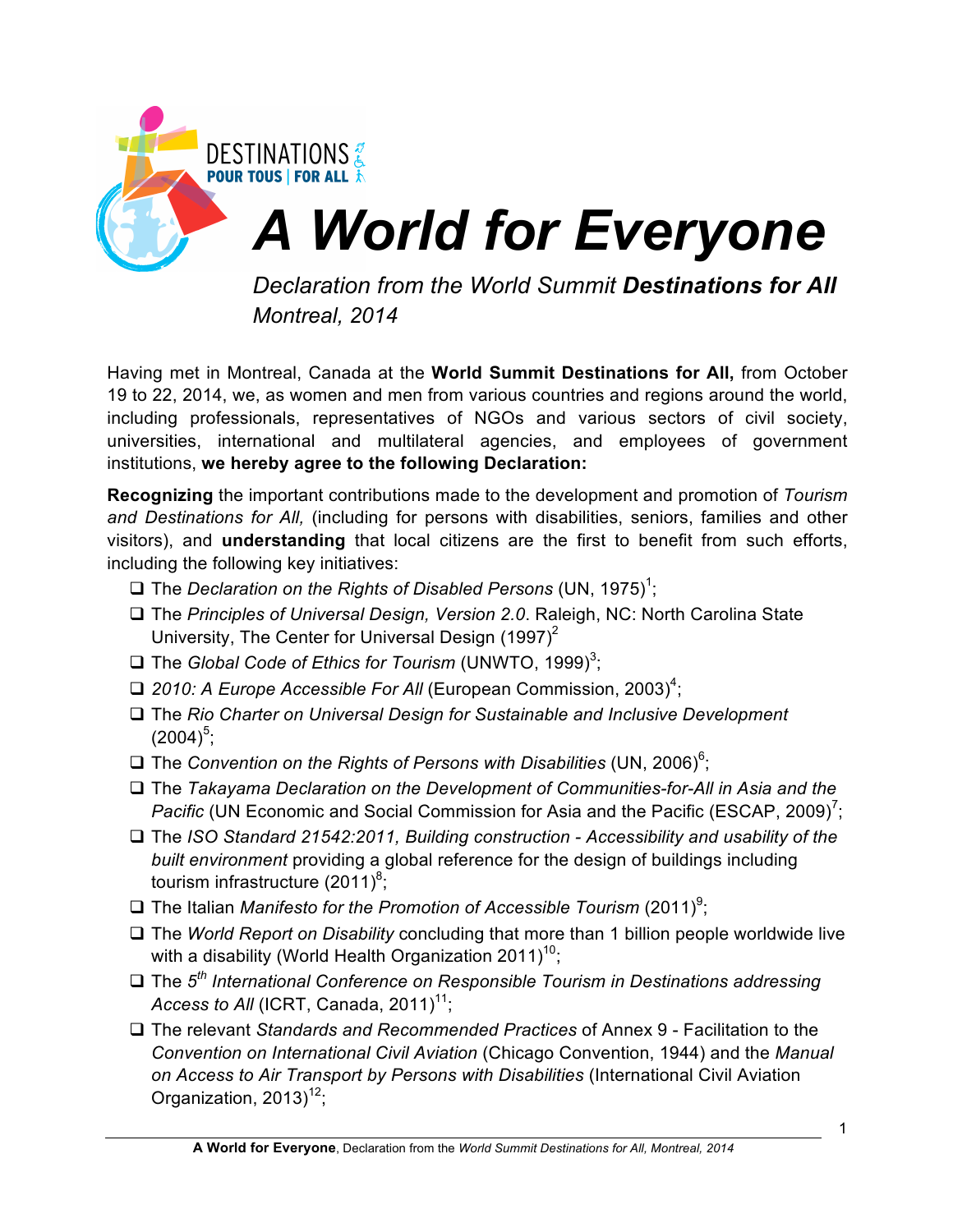- □ The UNWTO *Recommendations on Accessible Tourism*, developed with the support of the ONCE Foundation and the European Network for Accessible Tourism (ENAT)  $(UNWTO, 2013)^{13}$ ;
- □ The series of *International Congresses on Tourism for All*, organised and hosted in Spain by ONCE Foundation in 2004, 2007, 2010 and 2013<sup>14</sup>;
- □ The *Catalunya 2020 Vision for Responsible Tourism*: the Barcelona Declaration  $(2013)^{15}$ ;
- □ The series of International Congresses on Accessible Tourism held in South-East Asia in 2005, 2007, 2009, 2011 and December 2014<sup>16</sup>;
- $\Box$  The report and call for action Access to Culture 2012, by the European Blind Union<sup>17</sup>;
- $\Box$  The Vision and Action Plan 2011-2015, "Way Forward" of the World Federation of the  $Deaf<sup>18</sup>$ ;
- □ The *Proposed Model Regulations for Accessible Taxicabs and For-Hire Vehicles* (International Association of Transportation Regulators, 2014)<sup>19</sup>;
- q The *Proposal of The Open Working Group for Sustainable Development Goals* produced at the 13th session of the UN General Assembly which contains the goal to **«** *Make cities and human settlements inclusive, safe, resilient and sustainable* » (OWG, August  $2014^{20}$ ;
- $\square$  The international cooperation effort undertaken by UNWTO, ENAT, ISTO, the ONCE Foundation, the World Centre of Excellence for Destinations (CED), Kéroul, and the numerous participants of the *World Summit Destinations for All,* being committed to pooling their expertise for the benefit of the international community;

**We, the participants of the Montreal Summit**, hereby declare our intention to maintain our cooperation at the international level and in our respective regions and countries to support and monitor the implementation of the *UNWTO Recommendations on Accessible Tourism*.

To this end, we recommend and support the following measures:

# **For tourism, travel and transportation operators and intermediaries:**

- 1. Seize the business opportunity to widen the market base by developing products and services that provide inclusive experiences for **ALL visitors**. In this context, **ALL visitors means people with disabilities and those with specific access requirements, as well as, seniors with age-related impairments and access requirements and families with small children**.
- 2. Apply the principles of Universal Design and follow accessibility guidelines in the design of visitor information and marketing (including Websites), transportation, facilities and services.
- 3. Build the capacity of managers and staff by providing training opportunities in accessibility and disability awareness.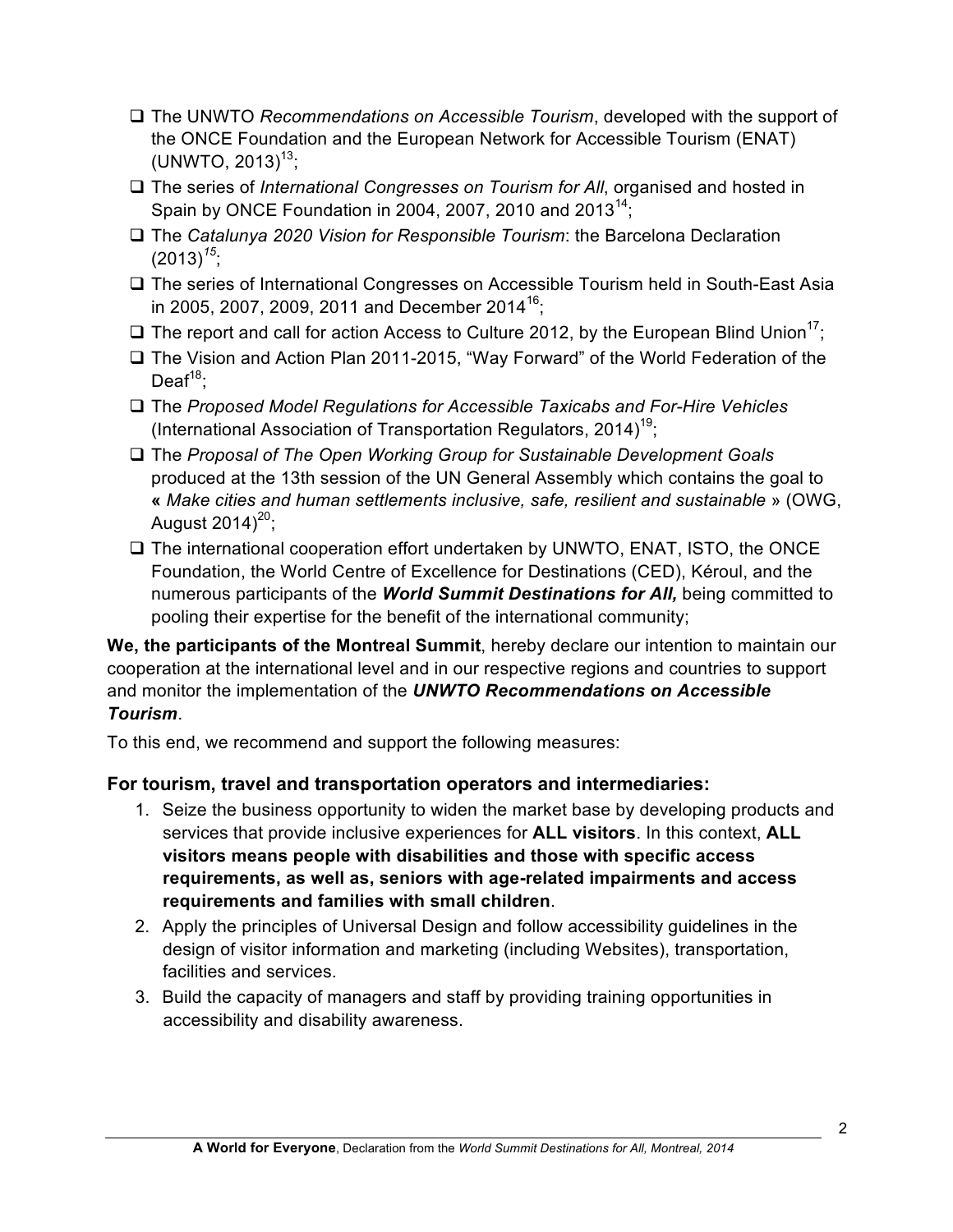- 4. Observe the voluntary *ENAT Code of Good Conduct<sup>1</sup>* as a business development and visitor relationship management tool for ensuring high quality accessible tourism services and appropriate care and responsibility towards **ALL visitors**.
- 5. Engage with consumer organisations including disabled persons organizations, senior citizens, youth and families with small children, to identify gaps in tourism service provisions and to improve the quality of tourism products and services.
- 6. Participate in local and national business and multi-stakeholder networks to share know-how and improve performance in accessible, inclusive tourism, while making a positive contribution to the sustainability of the host community.

### **For the local authorities:**

- 7. Ensure that in any new construction or renovation of a building or public space, or in introducing a public service developments are designed, according to the principles of Universal Design and sustainable development.
- 8. Provide pedestrian pathways without obstacle to facilitate crossings of streets and in all public spaces, retail areas and parks.
- 9. Ensure supply of public transport suitable for citizens and visitors with disabilities.
- 10.Require that taxi and limousine dispatch companies to provide transportation services for persons with disabilities equivalent to those enjoyed by the general public.
- 11.Develop a policy including enforcement provisions regarding the parking spaces for persons with reduced mobility.
- 12.Adopt a support policy for individuals accompanying persons with disabilities in their recreational and cultural activities, and in transport services.
- 13.Support efforts to raise awareness and educate business owners, managers and staff on the advantages of providing accessible facilities and services and encourage the introduction of staff training programmes on catering to **ALL visitors** with different types of disabilities and access requirements.
- 14.Provide resources to the business community for the development and dissemination of knowledge about accessible, inclusive tourism and tools for the design and improvement of tourism products and services for **ALL**.
- 15.Establish destination-level monitoring of visitor satisfaction, including accessibility parameters, as a learning and development tool for the tourism and retail sectors.
- 16.Create "*Destinations for ALL*" enabling **ALL visitors** to enjoy travel, whether for business, educational, medical treatment, volunteering or leisure purposes, without hindrance.
- 17.Establish a *Destination Management function* within the structure of the local municipal / regional authority with a budget allocation and a mandate to coordinate and support efforts to develop and promote sustainable, accessible and inclusive tourism in the corresponding territories, working in cooperation with businesses and public sector stakeholders.

See: http://www.accessibletourism.org/?i=enat.en.enat-code-of-good-conduct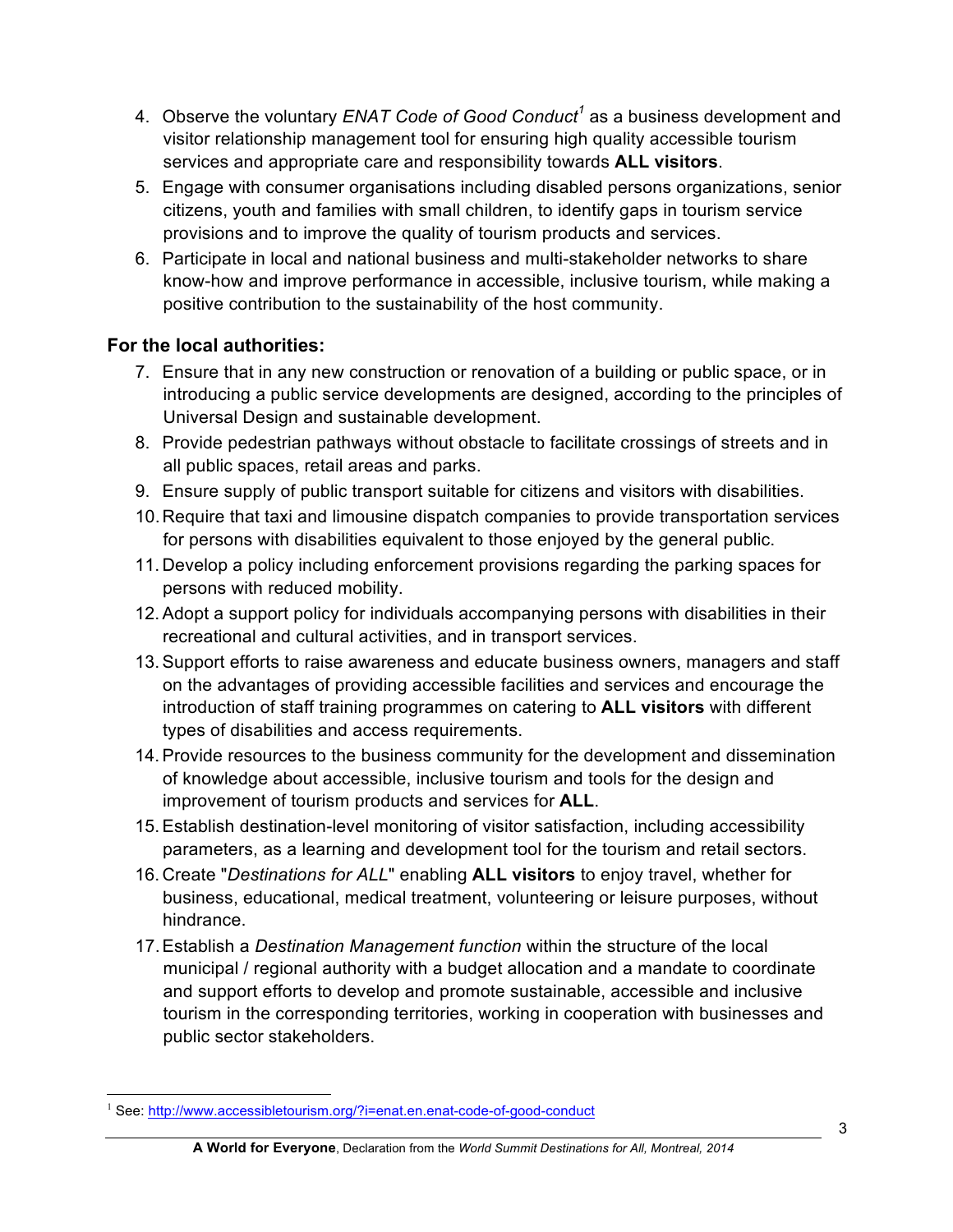#### **For the governments and national authorities:**

- 18. Make accessible, inclusive tourism policy a priority of national tourist boards.
- 19. Encourage educational institutions to incorporate training on the welcome and service to **ALL visitors**, and on the accessibility of the built environment and facilities.
- 20. Promote the training of frontline staff in the travel and tourism sectors on the reception and delivery of services to **ALL visitors**.
- 21. Urge institutions providing public goods or services, including transportation providers, to conduct a review of their accessibility and their service delivery to visitors with disabilities and others with specific access requirements, in order to eliminate barriers and facilitate the provision of services to this clientele.
- 22. Adopt fiscal measures to encourage the owners of existing institutions and private transport companies to do the work required to make their facilities and services accessible.
- 23. Adopt the *ISO Standard 21542 Building construction - Accessibility and usability of the built environment* as the *minimum requirement* for new buildings (where no stricter national standard exists) – and go beyond this standard whenever possible.
- 24. Adopt the minimum requirements established by the international community for certification of the accessibility of tourist or cultural institutions and buildings.
- 25. Promote guidelines for the universal design of information for tourism services.
- 26. Adopt the international *Web Content Accessibility Guidelines* (WCAG ideally version 2.0) for all public websites and encourage their use by all tourism operators and intermediaries, so as to ensure access to online information for **ALL visitors**, including those with physical and sensory disabilities.
- 27. Promote the introduction of accessibility requirements in public procurement of goods, services, transport and infrastructure works.
- 28. Establish effective monitoring and compliance mechanisms to ensure the effective implementation of accessibility requirements by tourism service providers to the local, national and international levels.
- 29. Promote employment opportunities and entrepreneurship for persons with disabilities in the tourism sector.

# **For international stakeholders:**

- 30. Urge the competent regional and international organizations with standardization mandates to mainstream accessibility standards in all tourism products and services, working with the tourism industry and stakeholders, including the organizations of persons with disabilities and others with specific access requirements.
- 31. Encourage the implementation of ISO Standard 21542 in the tourism sector ensuring the minimum accessibility of tourism facilities.
- 32. Pursue an international certification mechanism overseen by a competent international body with a clear certification mandate, in consultation with the tourism industry, DPOs and other related bodies, to certify the accessibility of tourism facilities.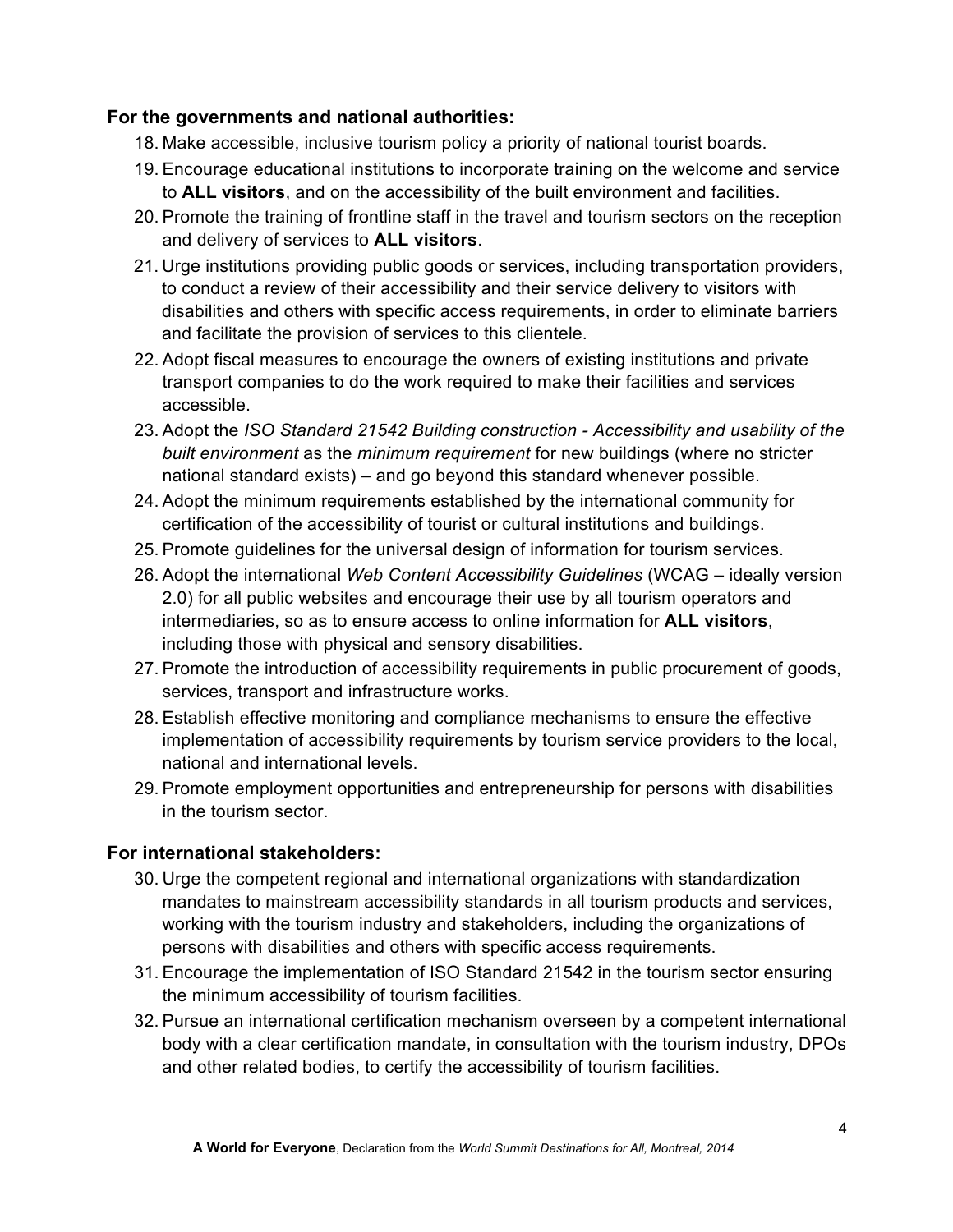- 33. Accredit national or local organizations to assess and certify the accessibility of tourism related establishments on the basis of the criteria of the international certification mechanism.
- 34. Encourage the International Standards Organization to make the ISO Standard 21542 freely available on the Web to facilitate its wider dissemination and use, given the importance of these standards for the social inclusion of persons with disabilities and other with specific access requirements in all aspects of life, including travel and tourism.
- 35. Encourage Member States of the Facilitation Panel from the *Convention on International Civil Aviation* (Chicago Convention) to adopt the ICAO recommendations on access for persons with disabilities in air transport, especially with regard to the design of aircraft cabins and the availability of accessible on-board toilets.
- 36. Make information on good practices and relevant documents concerning accessible tourism available on the Web.
- 37. Invite UNWTO to receive the present recommendations and to transmit them to the World Committee on Tourism Ethics, the independent body in charge of monitoring the implementation of the *Global Code of Ethics for Tourism*, for consideration and potential submission to the UNWTO General Assembly.

#### **Lastly, for the participants of the** *Montreal Summit* **:**

- 38. Urge enterprises, local authorities, national bodies and international associations to publish their policies and strategies regarding their provision of services to persons with disabilities and other with specific access requirements to create an environment within which change can happen.
- 39. **Urge ENAT** to coordinate and prepare a proposal for a *global section or* a *World Association for Accessible Tourism*, in which all interested parties could join and take part, in order to pursue the objectives outlined in this Declaration.

The world association should:

- Seek to *foster innovation in tourism services and environments for all* with the aim of achieving high *quality* standards to ensure accessibility, safety and comfort of visitors;
- Reflect the scope of its members' interests;
- Pursue the goal of a positive business and regulatory environment and
- Act as a global focal point for the promotion of **Accessible, Inclusive Tourism and Destinations for All.**
- 40. Recognize that a lot of progress has been made in accessibility but that more needs to be done, and to be done together, to create a **World for everyone**.

The draft text of the Declaration was distributed to participants at the *World Summit Destination for All*, discussed in workshops, debated and adopted in a plenary session.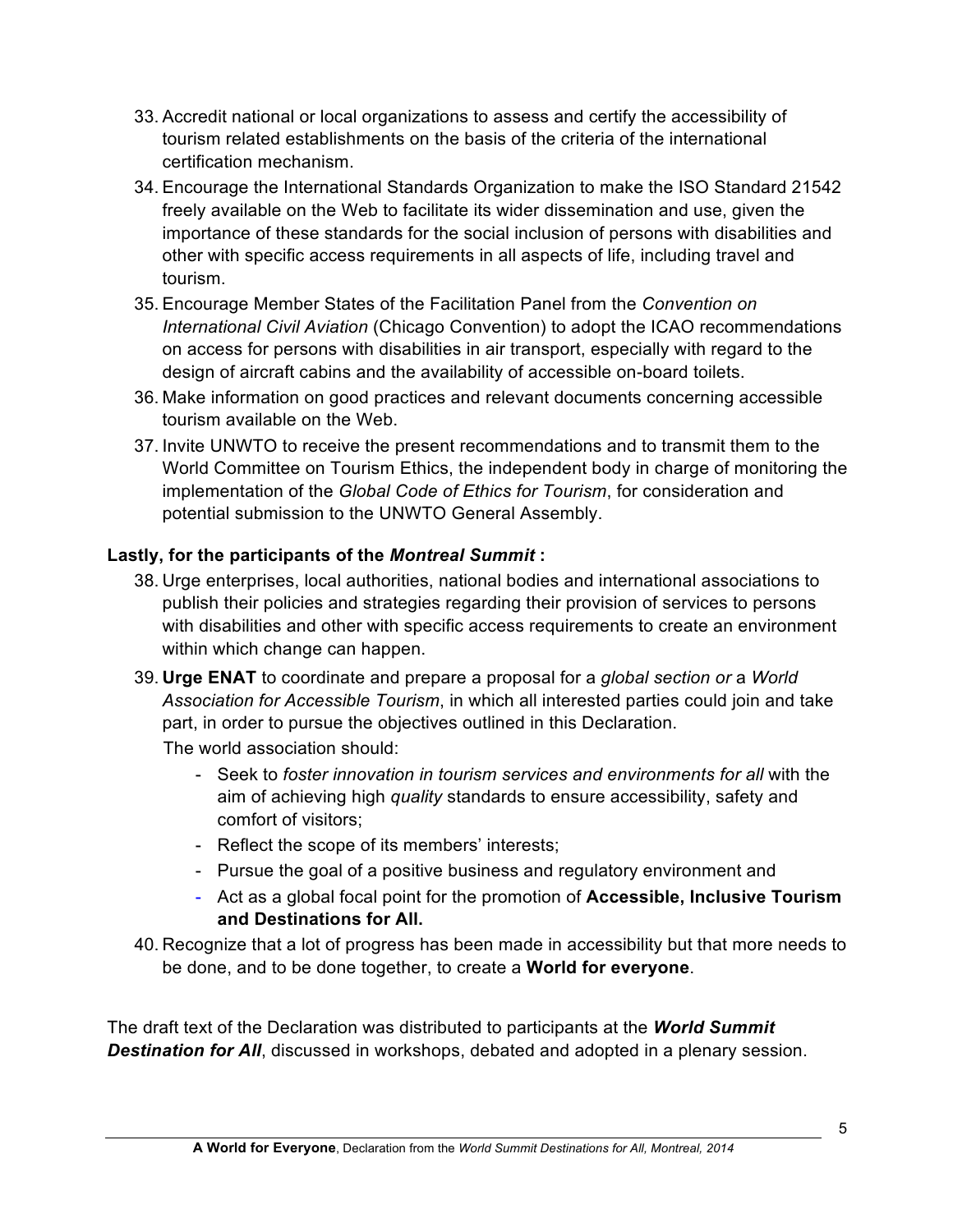#### **Signatures:**

*The names of all registered participants and organisations who accepted to sign the Montreal Declaration will be inserted.*

**Note:** The English version is the official text adopted in the conclusion session of the Summit.

# **References**

- Declaration on the Rights of Disabled Persons (UN, 1975). http://www.ohchr.org/EN/ProfessionalInterest/Pages/RightsOfDisabledPersons.aspx
- $2$  The Center for Universal Design (1997). http://www.ncsu.edu/ncsu/design/cud/about\_ud/udprinciples.htm
- $3$  The Global Code of Ethics for Tourism (UNWTO, 1999). http://ethics.unwto.org/en/content/global-code-ethics-tourism
- <sup>4</sup> 2010 A Europe Accessible For All (European Commission, 2003). http://www.etcaats.eu/resources/2010-a-europe-accessible-for-all-3.pdf
- <sup>5</sup> Rio Charter on Universal Design for Sustainable and Inclusive Development (2004). http://siteresources.worldbank.org/DISABILITY/Resources/280658- 1172672474385/RioCharterUnivEng.doc
- $6$  Convention on the Rights of Persons with Disabilities (UN, 2006). http://www.un.org/disabilities/convention/conventionfull.shtml
- $7$  The Takayama Declaration on the Development of Communities-for-All in Asia and the Pacific (UN Economic and Social Commission for Asia and the Pacific (UNESCAP, 2009). http://www.accessibletourism.org/resources/takayama\_declaration\_top-e-fin\_171209.pdf
- <sup>8</sup> ISO Standard 21542:2011, Building construction Accessibility and usability of the built environment (2011). http://www.iso.org/iso/catalogue\_detail?csnumber=50498
- *<sup>9</sup> The* Italian Manifesto for the Promotion of Accessible Tourism (2011). http://www.accessibletourism.org/resources/il-manifesto-en-2.pdf
- <sup>10</sup> http://www.who.int/disabilities/world\_report/2011/en/
- <sup>11</sup> http://www.keroul.qc.ca/DATA/PRATIQUEDOCUMENT/43\_fr.pdf
- $12$  The Manual on Access to Air Transport by Persons with Disabilities (International Civil Aviation Organization, 2013). http://store1.icao.int/index.php/manual-on-access-to-air-transport-by-persons-with-disabilitiesdoc-9984-english-printed.html
- <sup>13</sup> The UNWTO Recommendations on Accessible Tourism (UNWTO, 2013). http://dtxtq4w60xqpw.cloudfront.net/sites/all/files/pdf/a20\_res\_final\_en.pdf